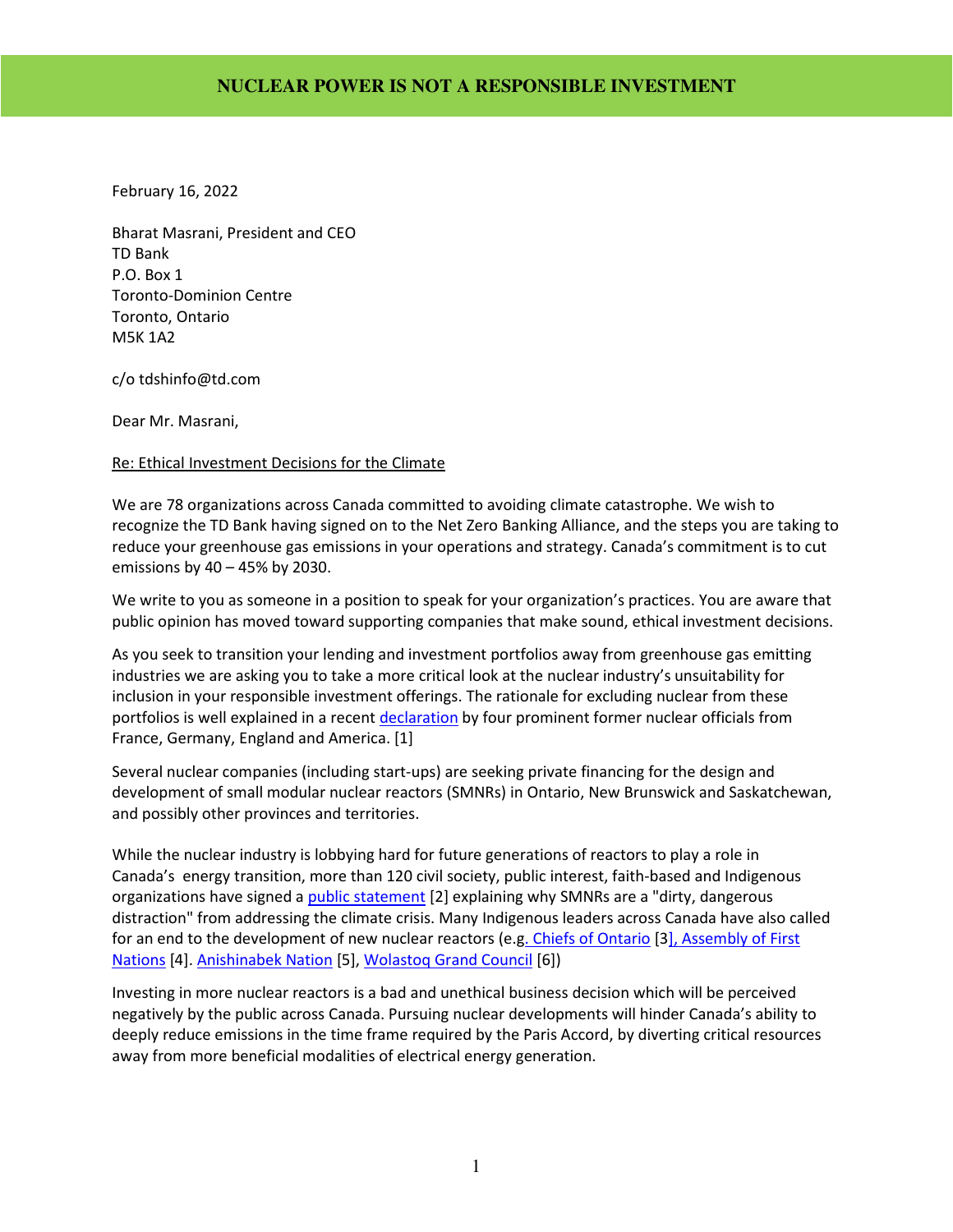The SMNRs proposed for Canada are a very risky investment. There are no operating commercial SMNRs in North America as they have yet to be developed, and at least one early report [7] indicates that proponents of prototypes are not providing adequate safety information. Some designs are based on existing types of large commercial reactors, but most are novel, using fuel types [8] and coolants [9] new to Canada.

Nuclear development is consistently plagued by major construction delays [10]. The Canadian nuclear industry's claim that SMNRs can be deployed within a decade is unbelievable.

Price projections for future nuclear energy already far exceed those for existing wind, solar and hydroelectricity [11], and this is before inevitable cost overruns, routinely experienced with nuclear developments around the world [12].

Taken together, cost and timeliness argue against the usefulness of new nuclear power reactors in achieving Canada's emissions reduction targets.

There is also growing public awareness of the unsolved problems of nuclear waste, the links between radioactive materials and adverse health outcomes including cancer, and the links between the spread of nuclear technology and nuclear weapons proliferation.

Investments would be more profitably allocated to widespread deployment of available renewable technologies, and to proven efforts to enhance the efficiency of the energy used in buildings, industrial infrastructure and transportation. According to the International Energy Agency, renewables are set to account for almost 95 % of the increase in global power capacity through 2026 [13]. Support also must go to the development of **smart grid infrastructure** whereby renewable energy itself, with suitable storage, can satisfy baseload power needs [14].

Given your bank's status as a major financial player concerned with risk and stranded assets, we are alerting you that SMNRs have no role in "green" investments.

#### **We therefore respectfully request that TD Bank immediately terminate any existing plans to provide financing for SMNRs and commit to excluding nuclear development from its responsible investment portfolios**.

You have tremendous power to effect real and lasting change in the world, and to help avert climate catastrophe – by diverting investment away from fossil fuels and nuclear power and towards just and sustainable renewable energy options.

Thank you for taking the time to read this letter. It will be made public on the websites of many of our organizations. We invite you to respond to Ann McAllister, of the Coalition for Responsible Energy Development in New Brunswick (CRED-NB, info@crednb.ca) and we look forward to your response.

Yours Sincerely,

78 Canadian organizations as listed below

Action Climat Outaouais (ACO) Action Environnement Basses-Laurentides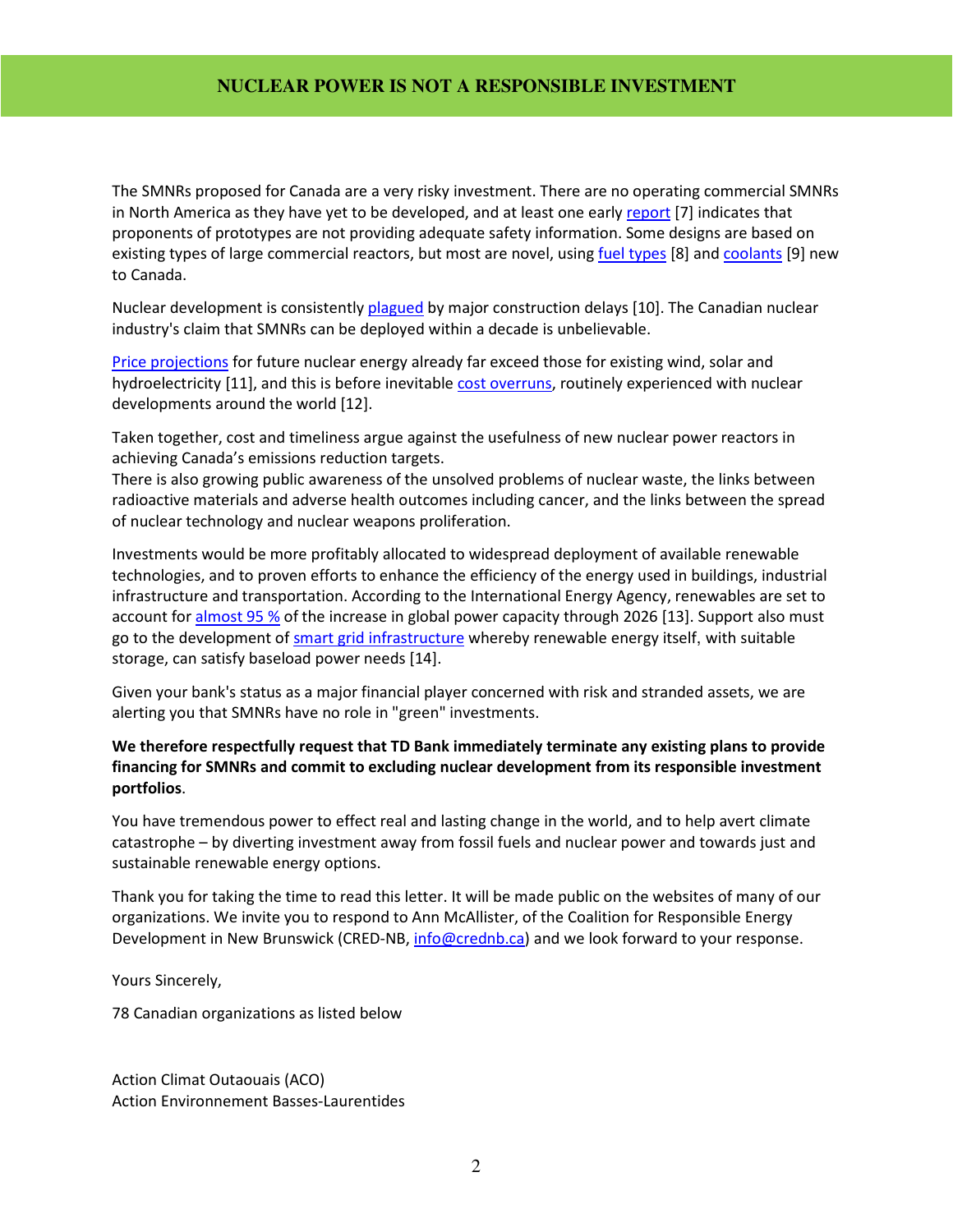Action North Hatley artistes pour la paix Association des Saint-Marcoid Association québécoise de lutte contre la pollution atmosphérique (AQLPA) Below2C Canadian Environmental Law Association Citizens Against Radioactive Neighbourhoods Canadian Coalition for Nuclear Responsibility (CCNR)/Regroupement pour la surveillance du nucléaire Citizens' Network on Waste Management Citizens United for a Sustainable Planet Citoyens au Courant Coalition for a Clean Green Saskatchewan Coalition for Responsible Energy Development in New Brunswick (CRED-NB) Comité de vigilance environnementale de l'Est de Montréal (CVEEM) Comité Santé, Sécurité et Environnement d'Unifor Québec Committee for Future Generations Concerned Citizens of Manitoba Concerned Citizens of Renfrew County and Area Conservation Council of New Brunswick Council of Canadians - Fredericton Chapter Council of Canadians - Guelph Chapter Council of Canadians - Kitchener and Waterloo Chapter Council of Canadians - Kitchissippi Ottawa Valley Chapter Council of Canadians - Peterborough and Kawarthas Chapter Council of Canadians - Quinte Chapter Council of Canadians - Saint John Chapter County Sustainability Group CRE Estrie David Suzuki Foundation Environment North Équiterre Extinction Rebellion New Brunswick Friends of the Earth Canada Grand Riverkeeper Labrador (GRK) Grandmothers Act to Save the Planet (GASP) Groupe Vigilance Hydrocarbure de St-Antoine-sur-Richelieu Imaginons la Péninsule acadienne autrement Inter-Church Uranium Committee Educational Cooperative International Physicians for the Prevention of Nuclear War Canada (IPPNWC) Justice, Mission & Outreach Committees of Eastern Regions, United Church of Canada Le regroupement des citoyens de Saraguay Leap4wards Manitoba Eco-Network

Manitoba Energy Justice Coalition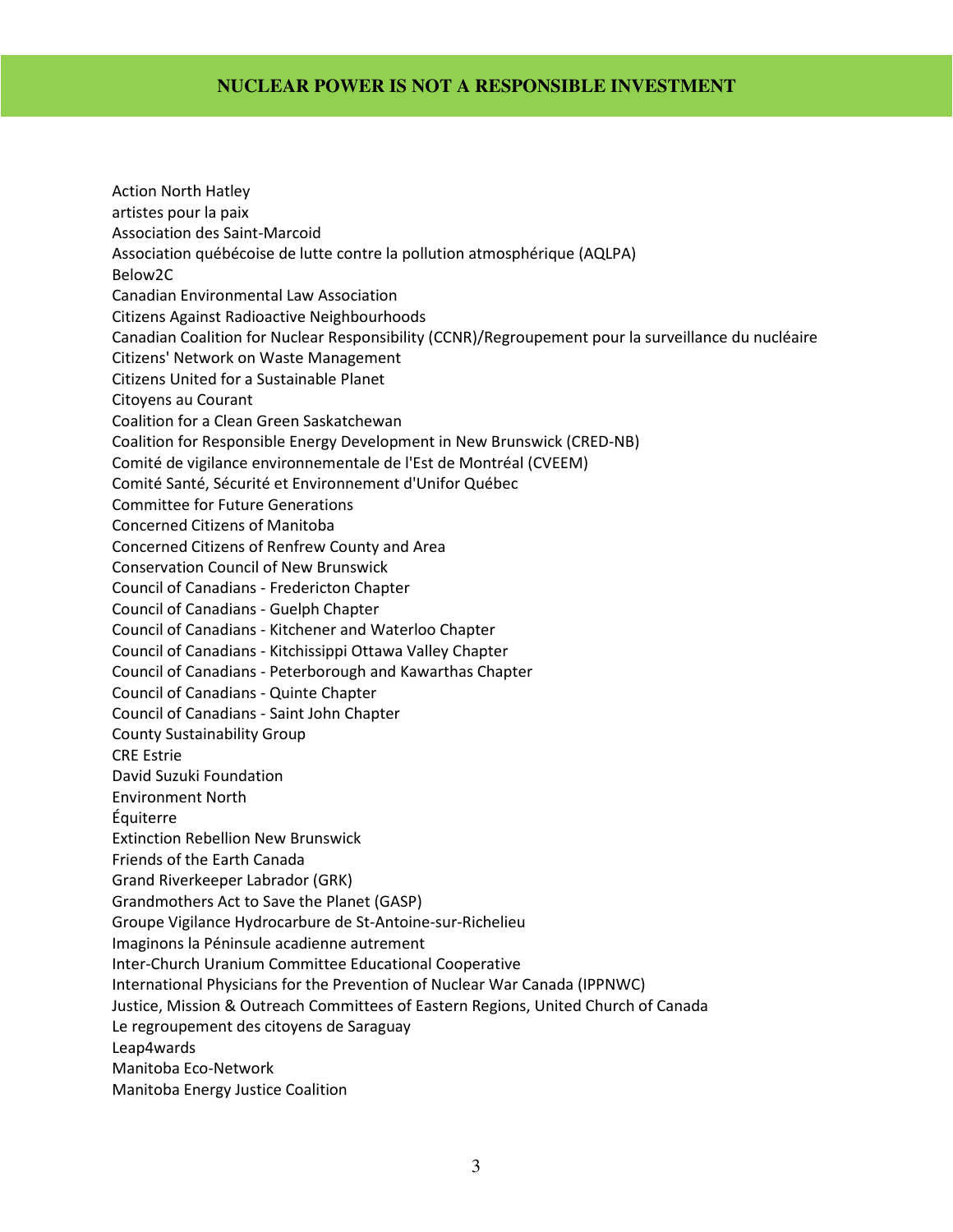Minganie sans uranium MiningWatch Canada Mouvement Vert Mauricie MySeatoSky National Council of Women of Canada New Brunswick Anti Shale Gas Alliance (NBASGA) Noor Cultural Centre North Bay Peace Alliance **Northwatch** Old Fort William Cottagers' Association Ontario Clean Air Alliance Oxford Coalition for Social Justice PEACE-NB Peterborough Pollinators Pontiac Environment Protection Project Ploughshares Saskatoon Protect our Waterways No Nuclear Waste Ralliement contre la pollution radioactive Regroupement des organismes environnementaux en énergie (ROEÉ) Regroupement vigilance hydrocarbures Québec (RVHQ) Réseau québécois des groupes écologistes (RQGE) Rural Action and Voices for the Environment (RAVEN) Saskatchewan Environmental Society Science for Peace Seniors For Climate Action Now! (SCAN!) Sept-Iles Sans Uranium Sierra Club Canada Foundation St. John's United Church, Dalhousie, NB Sustainable Energy Group The United Church of Canada / L'Église Unie du Canada Unitarian Universalist Church of North Hatley We the Nuclear Free North

#### References:

- 1. Statement on nuclear power by experts from France, Germany, Britain and America, January 2022 https://www.nuclearconsult.com/blog/former-heads-of-us-german-french-nuclear-regulation-and-secretary-to-uk-government-radiationprotection-committee-nuclear-is-just-not-part-of-any-feasible-strategy-that-could-counter-climate-chan/
- 2. Statement on small modular nuclear reactors by over 120 groups, November 2021 to present https://cela.ca/statement-on-small-modular-reactors/
- 3. Resolution of the Chiefs of Ontario on small modular nuclear reactors, November 2018 http://www.ccnr.org/COO\_resolution\_SMRs\_2018.pdf